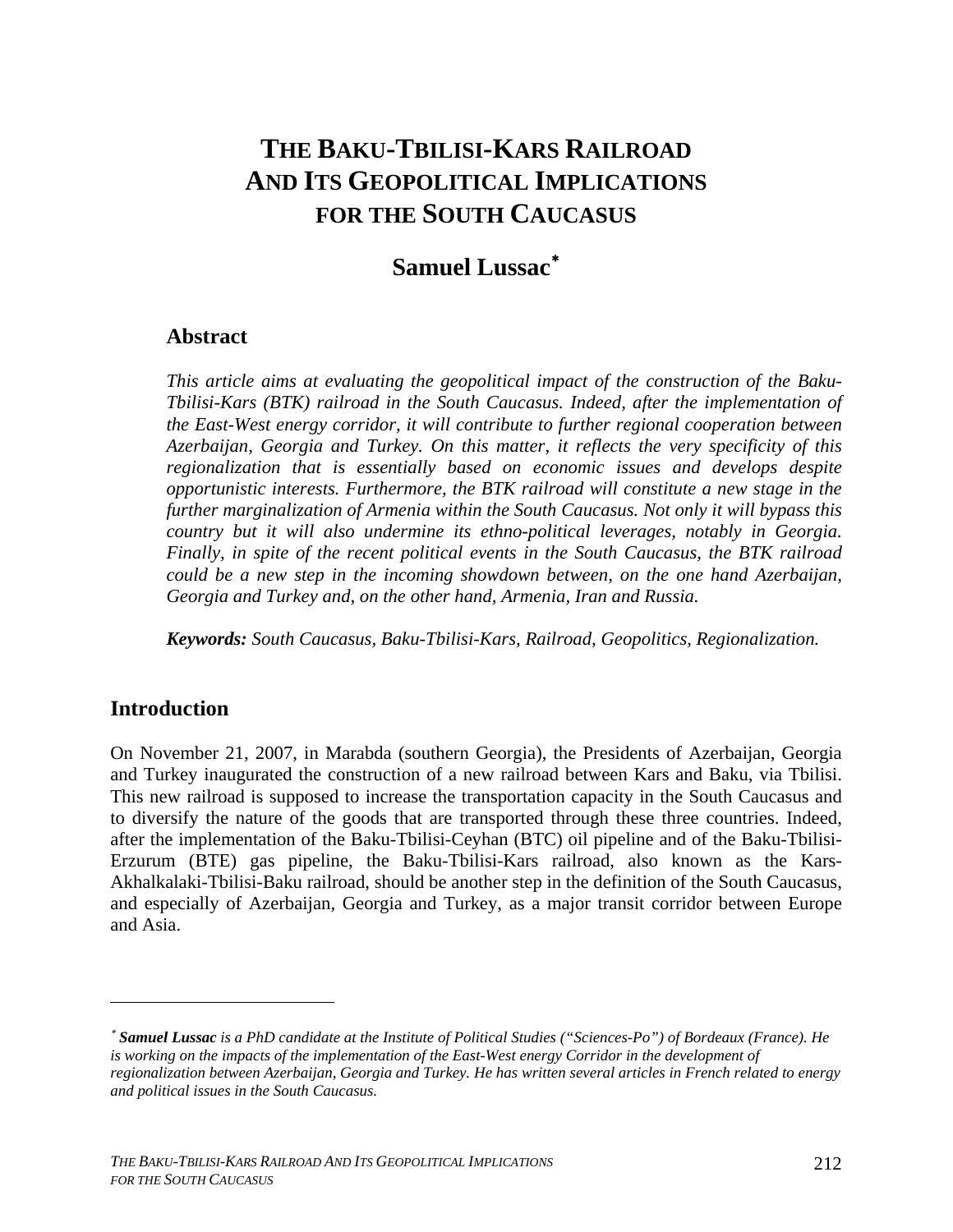The project of a railroad between Azerbaijan and Turkey through Georgia was first discussed in July 1993, after the Kars-Gyumri-Tbilisi railroad, which goes through Armenia, was closed. Because of a lack of funding at this time, this project was more or less abandoned<sup>[1](#page-1-0)</sup>. However, during the inauguration of the BTC pipeline on May 2005, the Presidents of Azerbaijan, of Georgia and of Turkey evoked once again the possibility of building a railroad between their three countries<sup>[2](#page-1-1)</sup>. And 2007 was a crucial year in the implementation of this project: on February in Tbilisi, Azerbaijan, Georgia and Turkey signed a trilateral agreement to launch the construction of the railroad in 2007. It finally started in Marabda in November 2007 for the Georgian part and in Kars in July 2008 for the Turkish part. The railroad is expected to open in late 2011. Its length will be 826 km and it will be able to transport 1 million passengers and 6.5 million tons of freight at the first stage. This capacity will then reach 3 million passengers and over 15 million tons of freight. The total cost of the project will be around \$600 million, including \$422 million dedicated to the construction of a railroad between Kars and Akhalkalaki and to the rehabilitation of the railroad between Akhalkalaki and Marabda.



*Inauguration of construction of the Turkish part of BTK railroad by Presidents of Azerbaijan, Georgia and Turkey in Kars, Turkey, on July 24 2008.*  **Source:** [www.president.az](http://www.president.az/) 

During the signature of the trilateral agreement on the BTK railroad on February 2007, the Georgian President M. Saakashvili presented the BTK railroad as a "geopolitical revolution"<sup>[3](#page-1-2)</sup>.

<span id="page-1-0"></span><sup>1</sup> Hakobyan, Grigor, "Armenia Responds to Kars-Akhalkalaki Railroad Proposal", in: *Central Asia Caucasus Analyst*, 09.07.2005 (<http://www.cacianalyst.org/?q=node/3371>). 2

<sup>&</sup>lt;sup>2</sup> Ziyadov, Taleh, "Officials Meet to Discuss South Caucasus Rail System", in: *Eurasia Daily Monitor*, vol. 2:232,

<span id="page-1-2"></span><span id="page-1-1"></span>December 14, 2005, The Jamestown Foundation, [\(http://www.jamestown.org/edm/article.php?article\\_id=2370599\)](http://www.jamestown.org/edm/article.php?article_id=2370599). Akhalzashvili, Malkhaz, "Turkey Announces Start Date for Baku-Tbilisi-Kars Railroad Construction", *Georgian Daily Independent Voice*, July 09, 2008, Economy section.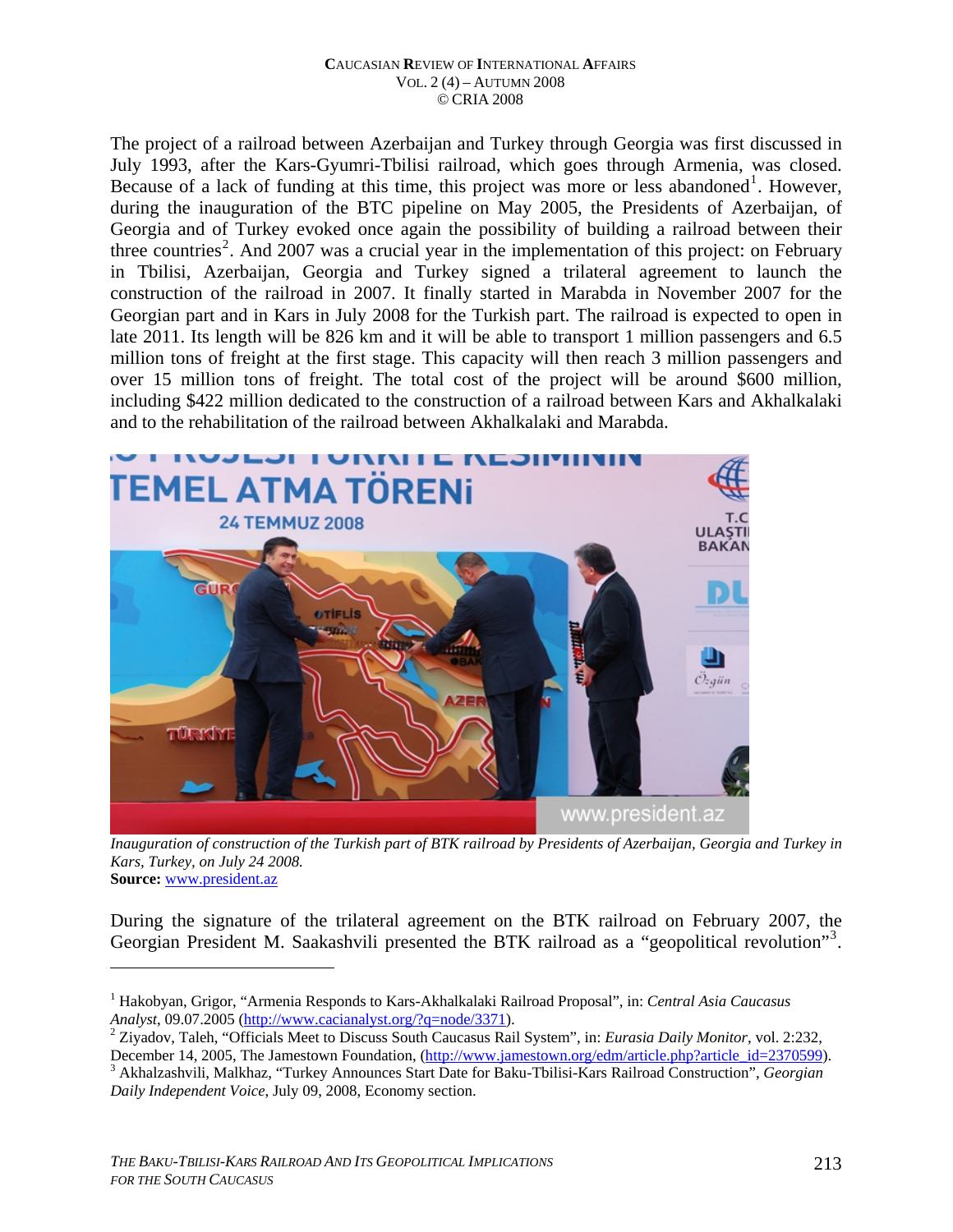After the implementation of the East-West energy corridor<sup>[4](#page-2-0)</sup>, the BTK railroad seems to be another step in the considerable political evolution of the South Caucasus. Thus, this paper aims at evaluating the geopolitical impact of this railroad on the South Caucasian region and at analyzing to what extent it contributes to the emergence of what I may call an informally integrated AGT (Azerbaijan-Georgia-Turkey) region, and to the further marginalization of Armenia in the South Caucasus. Indeed, the construction of the BTK railroad constitutes a new step in the development of particular political ties between Azerbaijan, Georgia and Turkey. It also participates in the further marginalization of Armenia in the South Caucasus. It may finally contribute to the formation of a geopolitical axis in the region, opposing the AGT countries, potentially encompassing Russia, Armenia and Iran.

### **A New Step in the Development of an Informally Integrated AGT Region**

The implementation of the East-West energy corridor has laid the foundations for increased economic and political ties between Azerbaijan, Georgia and Turkey. At the economic level, since the beginning of the 2000s, the trade volume between these three countries has been constantly increasing: between Georgia and Turkey, it increased from \$241 million in 2002 to more than \$830 million in 2007<sup>[5](#page-2-1)</sup>; between Azerbaijan and Turkey, it increased from \$296 million in 2003 to \$1.2 billion in September 2007<sup>[6](#page-2-2)</sup>; and between Azerbaijan and Georgia, it increased from \$[7](#page-2-3)6 million in 2000 to \$411 million in  $2006^7$ . Obviously, the energy corridor has highly contributed to the increase of the trade volume and there is no doubt that the BTK railroad will further contribute to such an increase. At the political level, the signatures of an Intergovernmental Agreement for the BTC pipeline in November 1999, and of a Security Protocol related to the East-West energy corridor in July 2003 between Azerbaijan, Georgia and Turkey show how the necessary political management of these transnational projects has led to increased political ties between these states. Thus, the need to collaborate at the economic level has repercussions on their political relations, leading them to more and more cooperation.

The construction of the BTK railroad represents a new step in the further development of an integrated region involving Azerbaijan, Georgia and Turkey in the South Caucasus. Indeed, when the presidents of these states met in Marabda on November 2007 to inaugurate the construction of the BTK railroad, they signed at the same time a declaration on a "Common Vision for Regional Cooperation". The Turkish President Abdullah Gül also mentioned during his visit to Azerbaijan in November 2007 the opportunity of setting up a special economic zone between Azerbaijan, Georgia and Turkey<sup>[8](#page-2-4)</sup>. The implementation of transportation infrastructure in the AGT is highly linked to the further integration of these three states, highlighting how AGT transit states perceive transportation projects as tools for regional integration. Thus, even if it remains

<span id="page-2-0"></span><sup>&</sup>lt;sup>4</sup> This corridor is constituted of the BTC and the BTE pipelines and of the Baku-Supsa oil pipeline.

<span id="page-2-1"></span><sup>&</sup>lt;sup>5</sup> Source: Ministry of Foreign Affairs of the Republic of Turkey.

<span id="page-2-2"></span> $<sup>6</sup>$  Ibid.</sup>

<span id="page-2-3"></span><sup>&</sup>lt;sup>7</sup> Source: Embassy of Georgia in the Republic of Azerbaijan.

<span id="page-2-4"></span><sup>8</sup> Ibrahimov, Rovshan, "Baku-Tbilisi-Kars: Geopolitical Effect on the South Caucasian Region", *Journal of Turkish Weekly*, November 23, 2007, Opinion section ([http://www.turkishweekly.net/comments.php?id=2763\)](http://www.turkishweekly.net/comments.php?id=2763).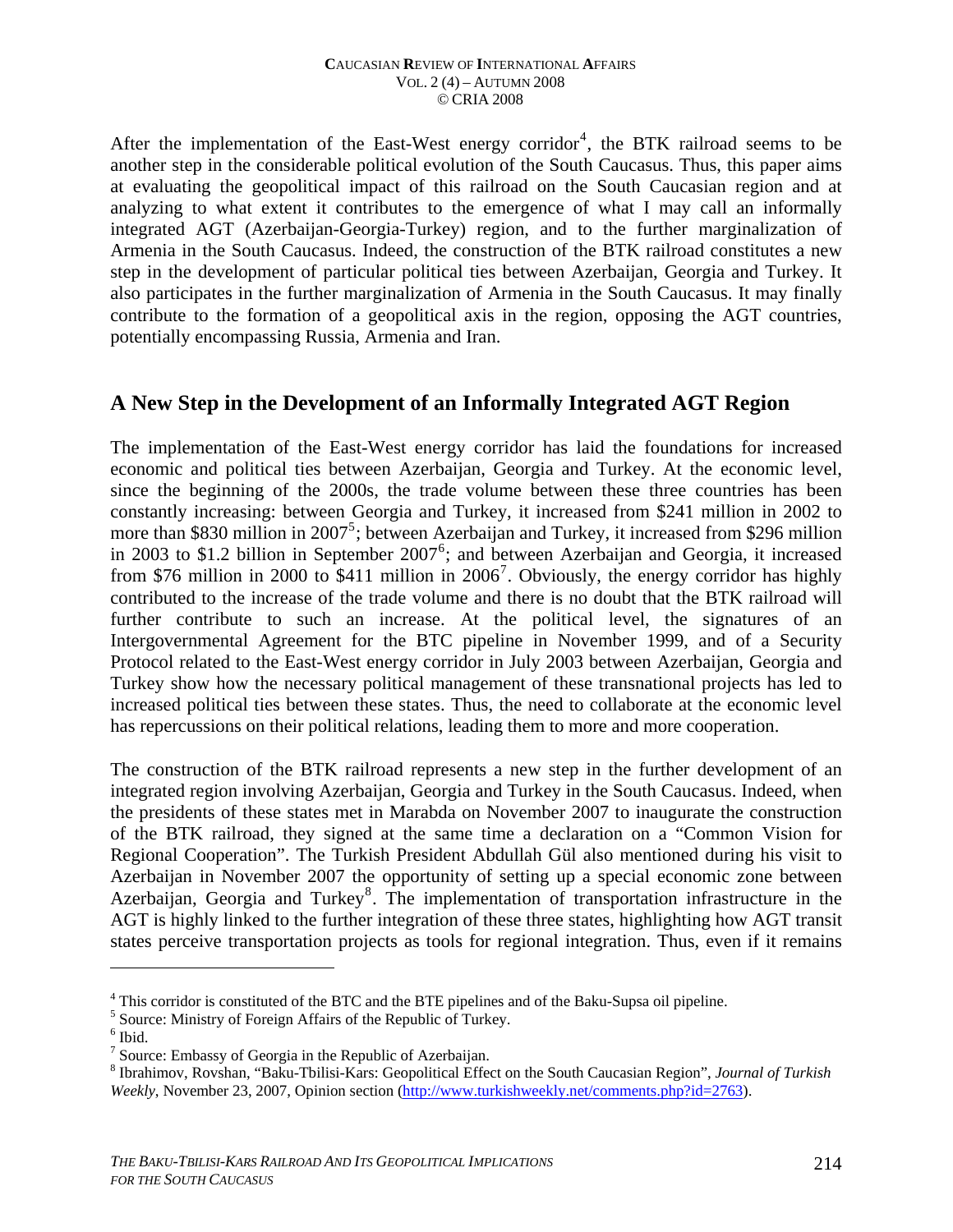largely informal (no regional organization implementing norms and rules of cooperation exists between Azerbaijan, Georgia and Turkey), a regionalization process seems to be on course in the South Caucasus, leading to the emergence of an informally integrated AGT region<sup>[9](#page-3-0)</sup>.

Furthermore, the BTK railroad may also contribute to change the nature of the regional integration between AGT states. Until recently, such an integration has been essentially based on energy transportation and what is related to it (securitization of pipelines, for instance). The construction of the BTK railroad may enable AGT states to vary the basis of their political cooperation, orientating it towards goods transportation, but also towards higher circulation of people between the three states. In that perspective, the BTK railroad represents a new step in the definition of the AGT territory as a major bridge between Europe and Asia. The BTK railroad falls within the scope of the revival of the Ancient Silk Road. As the BTC and the BTE pipelines have been described as the "new Silk Road"<sup>[10](#page-3-1)</sup>, the BTK railroad is now presented as the "Iron Silk Road"<sup>[11](#page-3-2)</sup>. The transit states have used such an image to deepen the integration of the AGT region into the Western community<sup>[12](#page-3-3)</sup>. For instance, the Azerbaijani Minister of Foreign Affairs Elmar Mammadyarov assumed in January 2007 that the BTK railroad would "create conditions for the revival of the historical Silk Road and [would] develop the Europe-Caucasus-Asia corridor, [deepening] the region's integration into Europe<sup>",[13](#page-3-4)</sup>. Therefore, the presentation of the BTK railroad as a new Silk Road may both enable transit states to attract foreign investors in the South Caucasus, and to encourage external states and international institutions to invest in such a project.

However, both the United States and the European Union have refused to fund the BTK railroad. Transit states have expected that these two political bodies would have accepted to finance the project, as it offers alternative routes to those that go through Iran and Russia and as they have in the past funded both the BTC and the BTE pipelines<sup>[14](#page-3-5)</sup>. Indeed, the United States has played a huge role in the funding of the BTC pipeline, mobilizing on this occasion its financial government agencies such as the Export-Import Bank or the Overseas Private Investment Corporation<sup>[15](#page-3-6)</sup>. The European Union-backed program INOGATE has also funded the BTE pipeline. Thus, as these two pipelines bypass Armenia, the transit states believed that the fact that

<span id="page-3-0"></span> $9^9$  The expression AGT is taken from the vocabulary of private economic actors. It enables to shed light into the importance of economic issues, here mainly energy transportation, in the development of regionalization between Azerbaijan, Georgia and Turkey.

<span id="page-3-1"></span><sup>10</sup> Boland, Vincent, "The BTC Pipeline: the New Silk Road", in: *Financial Times*, May 26, 2005, International Economy section, London first edition.

<span id="page-3-2"></span><sup>11</sup> Zeynalov, Mahir, "Iron Silk Road may Become Giant Highway between East and West", in: *Sunday's Zaman*, August 10, 2008, Politics section [\(http://www.sundayszaman.com/sunday/detaylar.do?load=detay&link=149836\)](http://www.sundayszaman.com/sunday/detaylar.do?load=detay&link=149836). <sup>12</sup> By Western community, I refer to the core of states belonging to the West (mainly North America and Europe).

<span id="page-3-3"></span>States that are not part of such a community perceive it as a conveyor of legitimization on the international scene, notably in international institutions such as the International Monetary Fund or the World Bank.

<span id="page-3-4"></span><sup>&</sup>lt;sup>13</sup> Ismayilov, Rovshan, "Azerbaijan, Georgia and Turkey: Building a Transportation Triumvirate?", in: *Eurasianet.org*, July 02, 2007 [\(http://www.eurasianet.org/departments/insight/articles/eav020707.shtml](http://www.eurasianet.org/departments/insight/articles/eav020707.shtml)). 14 Zeylanov.

<span id="page-3-6"></span><span id="page-3-5"></span><sup>15</sup> Morningstar, Richard, "The Baku-Tbilisi-Ceyhan Pipeline: A Retrospective and a Look at the Future", in: *Central Asia-Caucasus Analyst*, 23.08.2006 [\(http://www.cacianalyst.org/?q=node/4113\)](http://www.cacianalyst.org/?q=node/4113).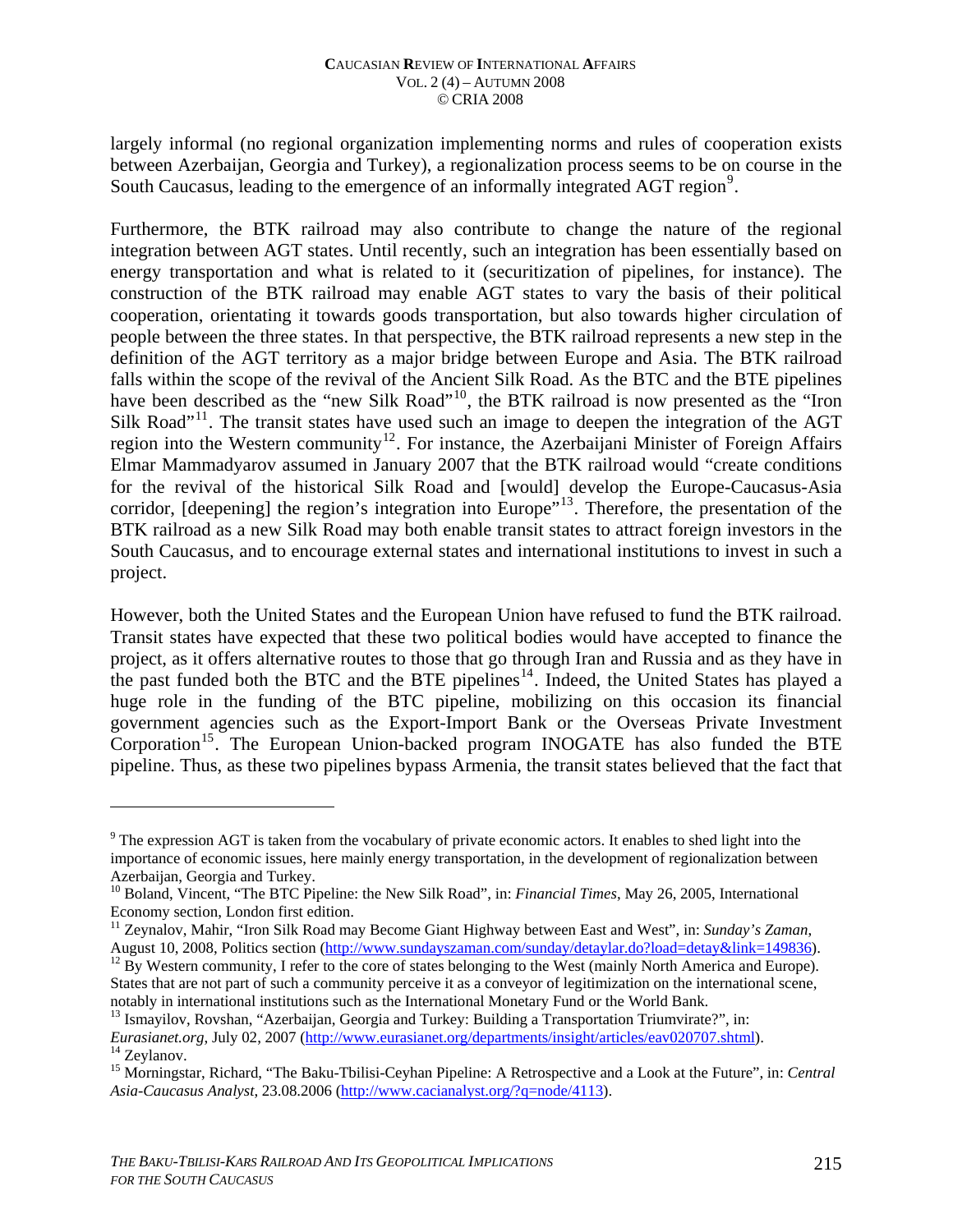the BTK railroad also bypasses this country would not be a problem for obtaining European and U.S. funding. On the contrary, the European Commission firmly refused, in October 2005, to finance such a project through the TRACECA program, supporting the reopening of the Kars-Gyumri-Tbilisi railroad rather than the construction of a new railroad bypassing Armenia<sup>[16](#page-4-0)</sup>. Regarding the U.S. administration, Armenia used its strong lobbies in Washington like ARMENPAC or the Armenia National Committee in America to pressure the US Congress on the funding of the BTK railroad. Thus, in July 2005, Rep. Frank Pallone and Rep. Joe Knollenberg, both co-chairs of the Congressional Caucus on Armenian Issues, introduced at the Congress the "South Caucasus Integration and Open Railroads Act"[17](#page-4-1). The Act was finally voted as an amendment to the Ex-Im Reauthorization Act of 2006 with the support of the U.S. administration, prohibiting the Export-Import Bank to finance the BTK railroad. Such bans have constrained transit states to assume on their own the funding of this railroad.

On this occasion, Azerbaijan demonstrated its role of leader in the development of the AGT region. Because of the refusal of the European Union and of the United States to finance the BTK railroad, Azerbaijan has used its important energy revenues to fund on its own the project. While Ankara and Baku were able to finance the construction and the modernization of their railroads, it was not the case for Georgia. Thus, in January 2007, Azerbaijan provided a \$220 million loan to Tbilisi, repayable in 25 years, with an annual interest rate of only  $1\%$ <sup>[18](#page-4-2)</sup>. For the first time since the end of the Cold War, a transnational project in the South Caucasus is being carried out without any involvement from international organizations or third countries<sup>[19](#page-4-3)</sup>. The implementation of the BTK railroad may be presented as the act of independence of the informally integrated AGT region from external tutors. Indeed, while the United States and the European Union are at the source of the emergence of the AGT region, thanks to their role in the implementation of the BTC and BTE pipelines<sup>[20](#page-4-4)</sup>, the funding of the BTK railroad shed light into the transit states' capacity to assume the development of the AGT regionalization. Moreover, Azerbaijan now seems to be able to play a leading role in the goal-setting of the integration process of the region. For instance, Baku has insisted that Georgia and Turkey gave up discussions on the construction of a railroad between Kars and Batumi to consider the implementation of the BTK railroad<sup>[21](#page-4-5)</sup>. After the Azerbaijani national oil company SOCAR bought the Kulevi oil terminal in Georgia and Azerbaijan delivered gas to this very same country

[\(http://www.pinr.com/report.php?ac=view\\_report&report\\_id=733&language\\_id=1\)](http://www.pinr.com/report.php?ac=view_report&report_id=733&language_id=1). [17](http://www.pinr.com/report.php?ac=view_report&report_id=733&language_id=1) Ziyadov.

<span id="page-4-0"></span><sup>16</sup> Bocioaca, Stefan, "The Baku-Tbilisi-Kars Railroad: The First Step in a Long Process", in: *Power and Interest News Report*, December 13, 2007,

<span id="page-4-2"></span><span id="page-4-1"></span><sup>18</sup> Socor, Vladimir, "Kars-Tbilisi-Baku Railroad: Azerbaijan as Locomotive for Regional Projects", in: *Eurasia Daily Monitor*, vol. 4:29, The Jamestown Foundation ([http://www.jamestown.org/edm/article.php?article\\_id=2371901\)](http://www.jamestown.org/edm/article.php?article_id=2371901). 19 Ibrahimov.

<span id="page-4-4"></span><span id="page-4-3"></span><sup>&</sup>lt;sup>20</sup> Even though the late Azerbaijani President Heydar Aliyev and former Georgian President Eduard Shevardnadze, and also the transnational oil company BP, played a huge role in the development of the East-West energy corridor, the latter would not exist without the deep involvement of the United States in the funding of the project, through its own government agencies or thanks to its power of influence at the World Bank and the International Monetary Fund.

<span id="page-4-5"></span><sup>21</sup> Hakobyan.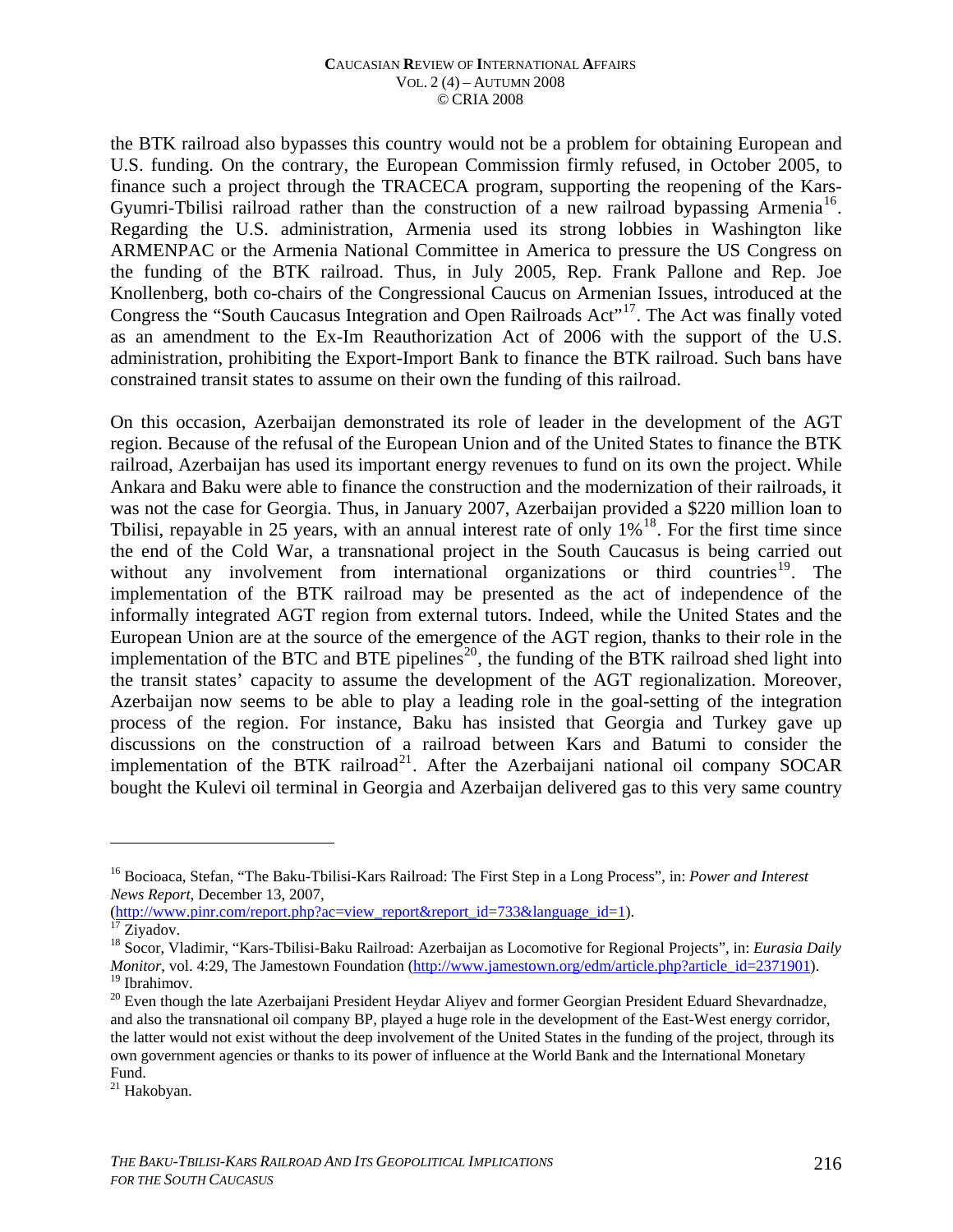during the Russian blockade of winter 2006, this highlights that Baku is really emerging as a new leader in the informally integrated AGT region.

This new position of Azerbaijan within the AGT region may explain its capacity to convince both Georgia and Turkey not to consider any reopening of the Kars-Gyumri-Tbilisi railroad, increasing the isolation of Armenia within the South Caucasus.

### **The Increased Marginalization of Armenia in the South Caucasus**

Since 1992, Armenian forces continue to occupy Azerbaijani territories. In 1993, the United Nations Security Council adopted four resolutions, calling on an immediate and unconditional withdrawal of Armenian armed forces from all occupied regions of Azerbaijan.<sup>[22](#page-5-0)</sup>. To express its solidarity with Azerbaijan, Turkey closed its borders with Armenia in April 1993, leading to the almost complete isolation of Armenia within the South Caucasus. Indeed, the only way for Armenian imports and exports towards Europe and Russia goes through Georgia. The implementation of the East-West energy corridor has further increased the isolation of Armenia, as both pipelines bypass this country. Transnational oil companies in charge of the exploitation and the exporting of Azerbaijani oil found difficult to accept that valuable resources would pass through the very uncertain territory of Nagorno-Karabakh. Moreover, Azerbaijan has taken advantage of its position of producer country to refuse any export route that could go through Armenia. Therefore, Georgia enjoys a kind of monopoly in the economic exchanges between Armenia and Russia or Europe. In these conditions, Tbilisi has also taken advantage of the situation to implement high custom tariffs with Armenia<sup>[23](#page-5-1)</sup>. For instance, it costs over \$800 to send a shipment from Europe to the Georgian port of Poti and over \$2,000 to transport the same shipment from Poti to Yerevan<sup>[24](#page-5-2)</sup>. Finally, the Russian-Georgian war of August 2008 has definitely highlighted the Armenia's dependency *vis-à-vis* Georgia. The Armenian economy suffered from the bombing of the Gori-Tbilisi railroad, which then joins Armenia, and from the blockade of the Georgian ports on the Black Sea, as Armenian imports and exports could not reach Yerevan<sup>[25](#page-5-3)</sup>. Consequently, Georgia enjoys a situation of monopoly in the external trade of Armenia, insofar as Yerevan has no choice to trade with Russia or Europe but to pay high customs tariffs to Tbilisi and to suffer from any political turmoil in Georgia.

<span id="page-5-0"></span><sup>&</sup>lt;sup>22</sup> See the Security Council Resolutions 822, 853, 874 and 884 at<http://www.state.gov/p/eur/rls/or/13508.htm> For a more detailed approach of the Nagorno-Karabakh conflict, see Cornell, Svante E., "The Nagorno-Karabkh Conflict", (Department of East European Studies, Uppsala, Report n° 46, 1999).

<span id="page-5-1"></span><sup>&</sup>lt;sup>23</sup> UNDP Georgia, "Study of Economic Relations Between Georgia and Armenia", Tbilisi, May 13, 2008 (http://undp.org.ge/new/files/24 248 868263 cbc-eng.pdf).

<span id="page-5-2"></span> $^{24}$  $^{24}$  $^{24}$  Ohanyan, Anna, "On Money and Memory: Political Economy of Cross-Border Engagement on the Politically Divided Armenia-Turkey Frontier", in: Conflict, Security & Development, vol. 7:4, December 2007, pp. 579-604.<br><sup>25</sup> Abrahamyan, Gayane, "In Wake of Georgia War, Armenia Faces Hobson's Choice", in: *Eurasia.net*, September

<span id="page-5-3"></span><sup>10, 2008,</sup> [\(http://www.eurasianet.org/departments/insight/articles/eav091008b.shtml](http://www.eurasianet.org/departments/insight/articles/eav091008b.shtml)).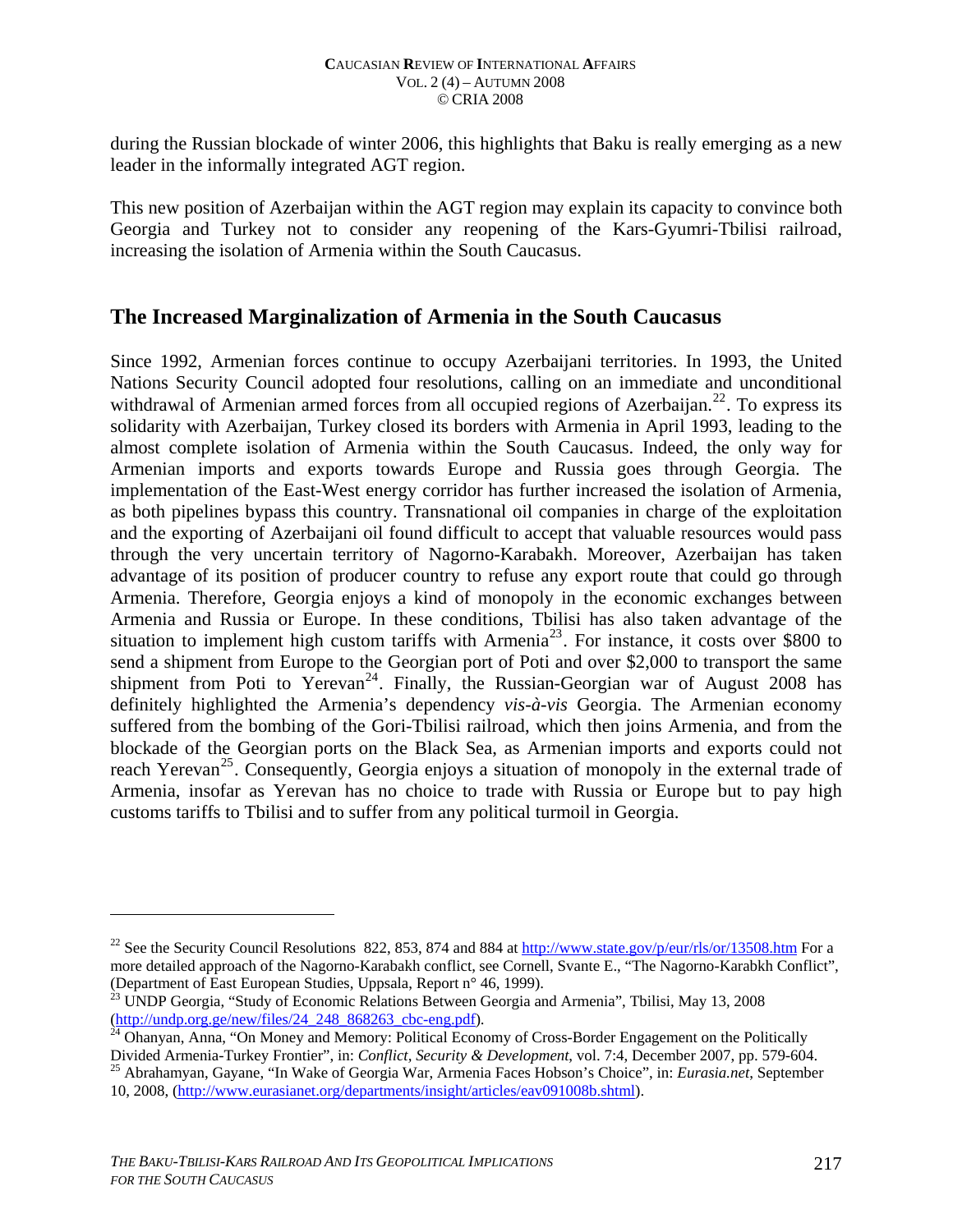The isolation of Armenia in the South Caucasus benefits Georgia, which is against the reopening of the Kars-Gyumri-Tbilisi railroad<sup>[26](#page-6-0)</sup>. Indeed, such a reopening would undermine its status of major transit country for Armenian imports and exports. But Tbilisi is not the only country to be against the reopening of this railroad. As for the construction of the East-West energy corridor, Azerbaijan stands firmly against any railroad that would go through Armenia until the issue of Nagorno-Karabakh is resolved, stating that "until Armenia liberates the occupied Azerbaijani territories, all transportation projects will bypass  $[this]$  country"<sup>[27](#page-6-1)</sup>. Turkey adopts the same posture as Baku, even if local Turkish entrepreneurs in the Kars region argue for a reopening of the former Soviet railroad. For instance, the Turkish-Armenian Business Development Council has lobbied Ankara to accept the reopening of the Kars-Gyumri railroad<sup>[28](#page-6-2)</sup>. Such a reopening may have made official all the informal trade that exists at the Turkish-Armenian border, making goods transportation cheaper and safer between these two countries<sup>[29](#page-6-3)</sup>. However, as Turkey has no diplomatic relations with Armenia, such lobbying has not been effective. Therefore, the construction of the BTK railroad highly contributes to the further economic marginalization of Armenia in the South Caucasus, deepening the asymmetry of relations in the region between AGT states and Armenia<sup>[30](#page-6-4)</sup>.

If the BTK railroad plays a role in the further economic marginalization of Armenia, it also constitutes a new step in undermining the Armenian ethno-political leverages in the South Caucasus. The East-West energy corridor has been important in the limitation of ethno-political tensions in the region, especially in Georgia. Indeed, the BTC and BTE pipelines cross both Kvemo-Kartli and Samtskhe-Javakheti – Ethnic Azeris represent 45.5% of the population of the former while Armenians constitute 55% of the population of the latter<sup>[31](#page-6-5)</sup>. Such transportation infrastructure is supposed to bring wealth to these people, who have for a long time complained that Tbilisi had abandoned and marginalised them<sup>[32](#page-6-6)</sup>. But, while pipelines cross parts of the region where ethno-political tensions are rather weak (the district of Borjomi in Samtskhe-Javakheti for instance), the BTK railroad will go through districts that are ethnically dominated by Armenians and Azeris. Even if ethno-political tensions exist in Kvemo-Kartli, it may not be a problem for the railroad, as Baku has on several times encouraged ethnic Azeris not to complain against Tbilisi because of the important cooperation between Azerbaijan and Georgia<sup>[33](#page-6-7)</sup>. But the situation could be more difficult in Samtskhe-Javakheti. Indeed, the BTK railroad will stop in Akhalkalaki where Armenians constitute 94.3% of the population. At the time of the implementation of the BTC pipeline, Georgia labelled this district as a "no go area" for security reasons<sup>[34](#page-6-8)</sup>. Some ethnic Armenians, mainly from local nationalist organizations such as *Virk* or *United Javakhk*, have

<span id="page-6-0"></span><sup>&</sup>lt;sup>26</sup> Hakobyan.

<span id="page-6-1"></span><sup>27</sup> Azerbaijani President Ilham Aliyev in: Ismayilov.

<span id="page-6-2"></span><sup>28</sup> Hakobyan.

<span id="page-6-3"></span><sup>29</sup> Ohanyan.

<span id="page-6-4"></span> $^{\rm 30}$  Ibid.

<span id="page-6-5"></span><sup>&</sup>lt;sup>31</sup> International Crisis Group, "Georgia's Armenian and Azeri Minorities", (Europe Report n° 178, November 22, 2006).

<span id="page-6-6"></span><sup>32</sup> Ibid.

<span id="page-6-7"></span> $33$  Ibid.

<span id="page-6-8"></span><sup>&</sup>lt;sup>34</sup> European Bank for Reconstruction and Development, "The Baku Tbilisi Ceyhan Pipeline Project", June 2003 [\(http://www.ebrd.com/projects/eias/18806ngo.pdf](http://www.ebrd.com/projects/eias/18806ngo.pdf)).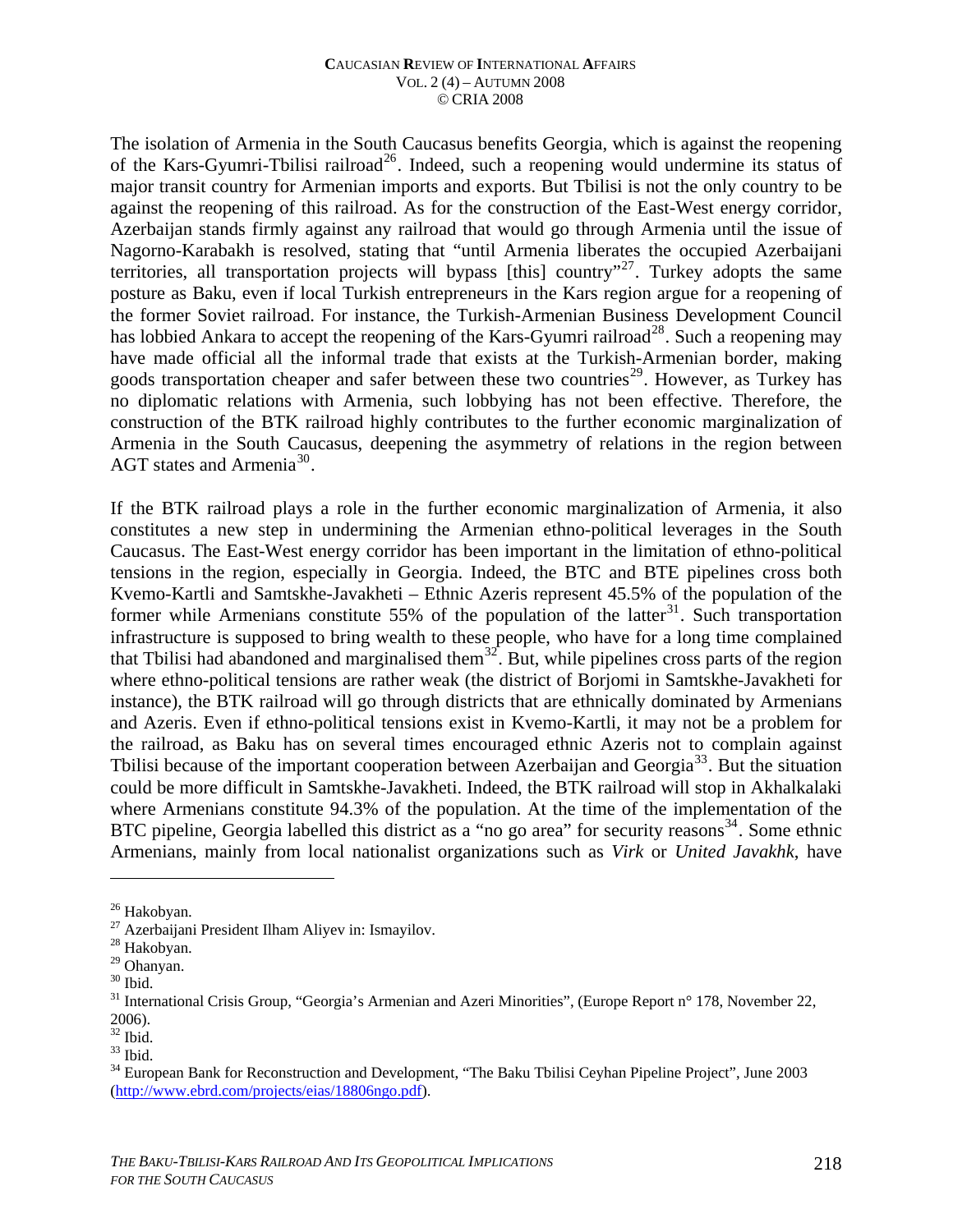already expressed their concerns against a railroad that will increase Armenia's isolation in the South Caucasus<sup>[35](#page-7-0)</sup>. Moreover, the construction of the BTK railroad follows the announcement of the future closure in 2009 of Russia's  $62<sup>nd</sup>$  military base in Akhalkalaki<sup>[36](#page-7-1)</sup>. This closure has generated huge protests among ethnic Armenians of the region, since many local jobs depended on the base, and the BTK railroad is supposed to counterbalance the economic losses due to this closure. Consequently, the BTK railroad should bring economic wealth to these regions, attaching them definitely, at least at the economic level, to Georgian central control.

At the political level, the construction of the BTK railroad is supposed to undermine Armenian influence in Samtskhe-Javakheti and, in some ways, in the Kars region. Indeed, until recently, Armenia and Georgia have managed issues in Samtskhe-Javakheti like an informal condominium[37](#page-7-2). For instance, in March 2006, some Georgians killed an ethnic Armenian, which provoked huge protests in Akhalkalaki. At this juncture, Tbilisi turned to Armenia to diminish the tensions in the region<sup>[38](#page-7-3)</sup>. The construction of the BTK railroad is aiming to avoid the repetition of this kind of situation, insofar as it would increase political links between Tbilisi and Samtskhe-Javakheti. And this already seems to be working, as most of the Armenian population of the region has welcomed the construction of the BTK railroad, even if it contributes to the further marginalization of Armenia in the South Caucasus<sup>[39](#page-7-4)</sup>. Consequently, Armenia is losing its leverage on Georgian politics, as ethnic Armenians of Samtskhe-Javakheti seem ready to take part in the economic development of their region within Georgia. Furthermore, at the military level, thanks to the BTK railroad, Tbilisi would be more efficient to deal with ethno-political tensions in the region. Indeed, the railroad may facilitate the sending of troops from Tbilisi to this mountainous region. This constitutes a new stage in the integration of these regions ethnically dominated by Armenians and Azeris within Georgia after the construction of a military airport in Marneuli in Kvemo-Kartli and the settling of special Georgian security forces in the district of Borjomi during the constructions of the BTC and BTE pipelines. Finally, the Kars region in Turkey is one of the areas that Armenia claims to be part of its historical territory. Symbolically, with the construction of the BTK railroad, Turkey assumes that the Kars region now belongs to the AGT region and is not anymore part of Armenia. Therefore, the BTK railroad further marginalizes Armenia in the South Caucasus: it establishes asymmetric relations between Armenia and the AGT countries and it greatly diminishes economic and security leverages in ethnically Armenian-dominated regions. Moreover, it undermines, in the long term, potential economic gains for Armenia, as, after the BTK railroad brings into service, the Kars-Gyumri-Tbilisi railroad would not make sense at the economic level.

The BTK railroad seems to contribute to the further division of the South Caucasus between, on the one hand, the AGT states, and, on the other hand, Armenia. However, Yerevan does not stand

<span id="page-7-0"></span><sup>&</sup>lt;sup>35</sup> Lohm, Hedvig, "Javakheti After the Rose Revolution: Progress and Regress in the Pursuit of National Unity in Georgia", (European Centre for Minority Issues Working Paper n° 38, April 2007).

<span id="page-7-1"></span><sup>36</sup> Freese, Theresa, ""Diversity Is Our Strength" – Georgian President Mikheil Saakachvili", in: *Eurasia.net*, April

<span id="page-7-3"></span><span id="page-7-2"></span><sup>&</sup>lt;sup>37</sup> Serrano, Silvia, "Georgia: Going Away From the Empire" (in French), (Paris: CNRS editions, 2007), pp. 155-166.<br><sup>38</sup> International Crisis Group.

<span id="page-7-4"></span> $39$  Lohm.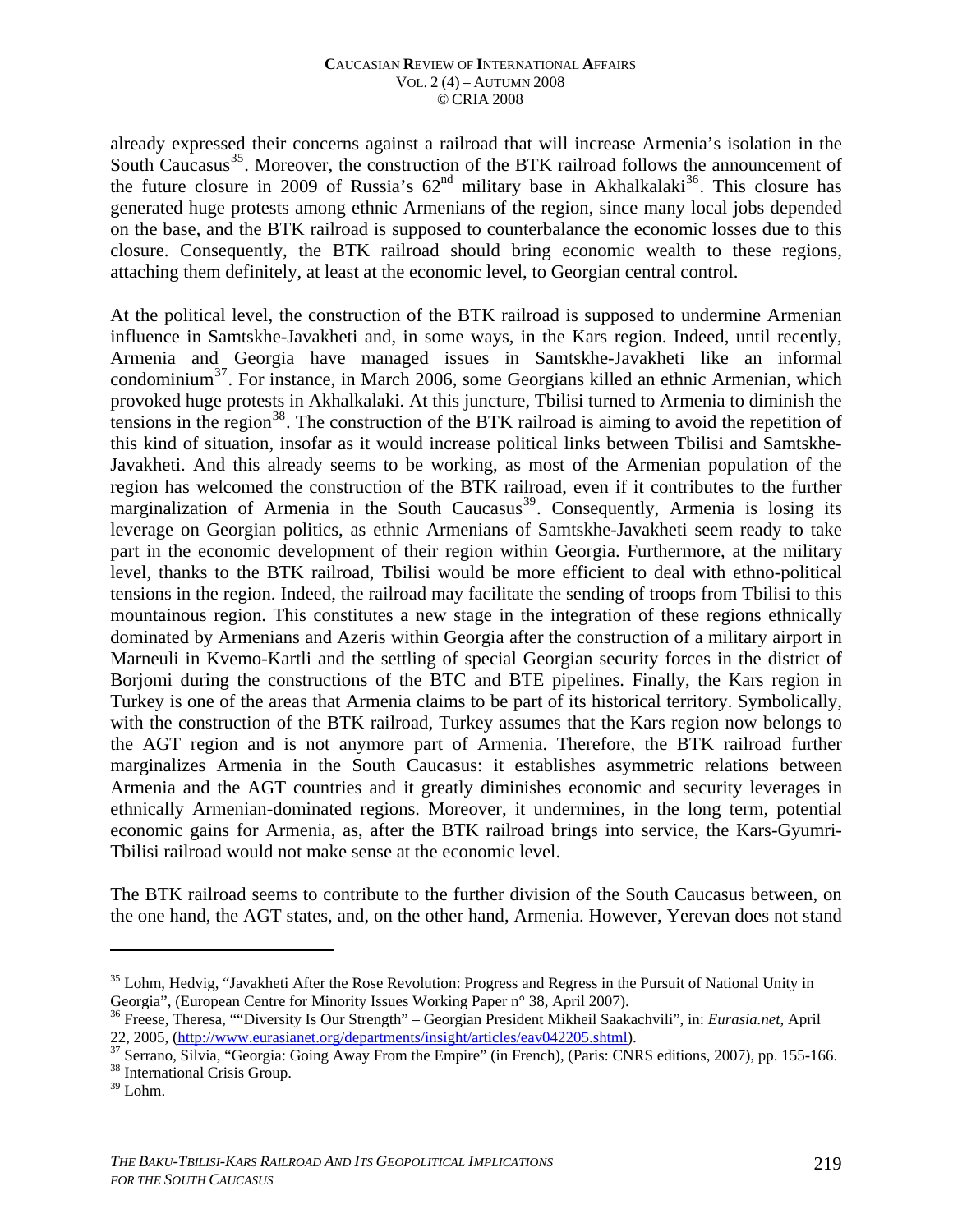alone on the international scene and benefits from the support of both Iran and Russia. This may lead to the formation of new geopolitical axes in the South Caucasian region.

### **A New Contribution to the Formation of Geopolitical Axes in the South Caucasus?**

While the AGT region and Armenia seem to be face to face, the recent political developments in the South Caucasus could challenge the construction of the BTK railroad or, at least, its future success. Since the beginning of the project, Georgia has hesitated to take part in the BTK railroad. Indeed, the latter will compete with the Georgian ports on the Black Sea on the transportation of goods from Asia to Europe<sup>[40](#page-8-0)</sup>. Both Azerbaijan and Turkey strongly lobbied Tbilisi to accept the construction of the railroad: the former provided a very interesting loan to Georgia, discussed above, and reminded Tbilisi of its help during the Russian gas blockade in 2006, while the latter has proposed part of its share in the gas exports from the Shah Deniz field<sup>[41](#page-8-1)</sup>. This lobbying was effective and Georgia finally accepted the construction of the new railroad. But, with the recent political developments in the South Caucasus in summer 2008, hesitation seems now to side with Azerbaijan and Turkey. Since the Russian-Georgian war of August 2008, the Azerbaijani oil company SOCAR has been negotiating with Russia to increase the capacity of the Baku-Novorossiysk oil pipeline in order to prevent any shut down of the pipelines that cross Georgia. Furthermore, even though talks between Armenia and Turkey have existed for a long time, the recent visit of the Turkish President Abdullah Gül to Yerevan on September 6, 2008 may fall within the scope of diminishing Turkish transportation dependency on Georgia. For instance, the Turkish Transport Minister Binali Yildirim has claimed that "the Baku-Tbilisi-Kars railroad is by no means a project excluding Armenia", considering Yerevan may one day take part in the project<sup>[42](#page-8-2)</sup>. Even if the construction of the BTK railroad may not be challenged, these two examples show that both Azerbaijan and Turkey seem to have lost confidence in their Georgian neighbour. In this perspective, the August 2008 events have had important consequences on the AGT regionalization, and thus on the BTK railroad's potential geopolitical impact.

However, even if the Russian-Georgian war has had consequences on the confidence between the AGT states, notably among economic actors such as SOCAR, the mutual interests between these three states are too important to undermine regionalization in the AGT region. Actually, this lack of confidence highlights one of the main characteristic of the AGT regionalization: it is based on very opportunistic interests<sup>[43](#page-8-3)</sup>. The dimension of a common identity between AGT states is rather weak; what leads the AGT regionalization is the necessity to cooperate, so that AGT states will reach their own personal national interests. Thus, regarding the implementation of the BTK

<span id="page-8-0"></span><sup>40</sup> Di Puppo, Lili, "The Baku-Akhalkalaki-Kars Railroad Line: Cement for a Strategic Alliance?", in: *Caucaz.com*, March 01, 2007 [\(http://www.caucaz.com/home\\_eng/breve\\_contenu.php?id=303\)](http://www.caucaz.com/home_eng/breve_contenu.php?id=303). <sup>41</sup> Ibid.

<span id="page-8-2"></span><span id="page-8-1"></span><sup>&</sup>lt;sup>42</sup> "Turkish Transport Minister: "Baku-Tbilisi-Kars not Meant to Exclude Armenia"", *Today.az*, September 13, 2008 (http://www.today.az/news/politics/47519.html).

<span id="page-8-3"></span> $\frac{\sqrt{43}}{10}$  $\frac{\sqrt{43}}{10}$  $\frac{\sqrt{43}}{10}$  Interviews with Azerbaijani, Georgian and Turkish officials in Tbilisi in March 2008 and in Baku in June 2008.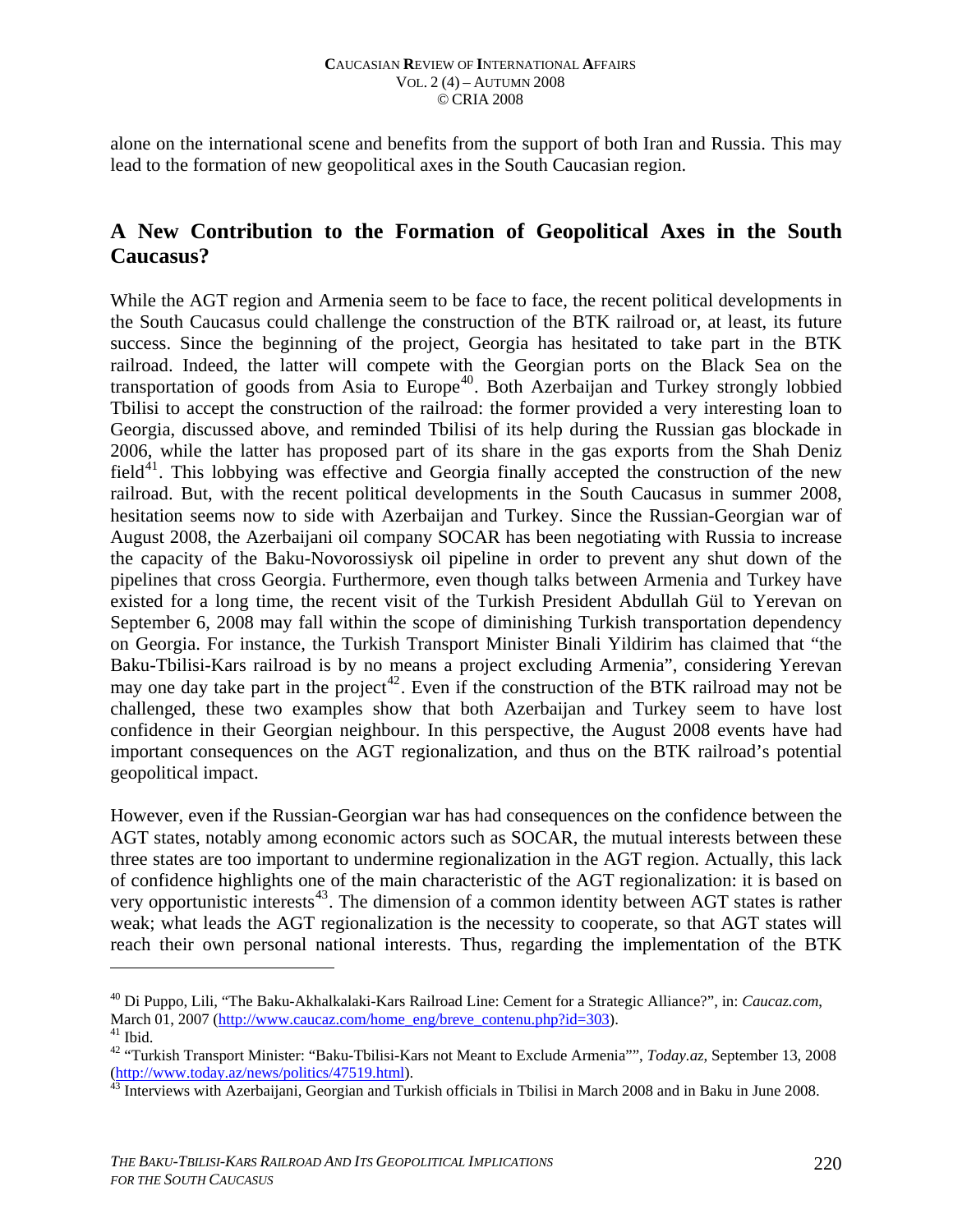railroad, rather than the symbolism of a railroad that may enable citizens from the three states to go from one country to another, the most important aspect is the economic and political effect of the railroad on each state. For Azerbaijan, the BTK railroad may limit dependency on Iran to transport goods through this country to Europe. Moreover, Azerbaijan wants to stand as a major transit hub in trade transportation between Europe and Central Asia. Azerbaijan is also the country that will benefit the most from the BTK railroad since, the railroad being the longest on Azerbaijani territory, it will make greater profit on tariffs<sup>[44](#page-9-0)</sup>. For Georgia, the BTK railroad is a huge necessity to access Europe more or less independently. Indeed, the only railroad that exists going from Tbilisi to Europe crosses Abkhazia and then Russia<sup>[45](#page-9-1)</sup>. Since the so-called independence of Abkhazia in August 2008, the BTK railroad would represent the only rail link between Europe and Georgia. For Turkey, the BTK railroad constitutes a new step in the definition of the country as a hub between Europe and Asia. Turkey also seeks to gain access more easily to Central Asia, in order to increase the Turkish balance of trade. For instance, Turkey has planned to increase trade with Azerbaijan from \$1.2 billion to \$3 billion<sup>[46](#page-9-2)</sup>.

These various interests seem to be rather opportunistic, insofar as the AGT countries may be in competition with each other to reach them. For example, all the three countries are looking to become major transit hubs between Europe and Asia. But it is not sure that there is enough room in the South Caucasus for three important transit countries. Furthermore, the construction of the BTK railroad may increase competition between Georgian and Turkish ports on the Black Sea, such an infrastructure being likely to diminish the amount of shipments in the Black Sea ports<sup>[47](#page-9-3)</sup>. However, in spite of this opportunistic behaviour, AGT states know that the only way to achieve their goals passes through the deepening of the AGT regionalization<sup>[48](#page-9-4)</sup>. This is why the BTK railroad will exist and why it will increase cooperation between Azerbaijan, Georgia and Turkey.

Despite the recent political developments in the South Caucasus and despite the particularity of the AGT regionalization, the BTK is highly contributing to the development of an informally integrated AGT region. It also increases the independence of this region *vis-à-vis* both Iran and Russia. Indeed, the BTK railroad will compete with the Iranian Razi-Sarakhs railroad to link Europe and Asia. It will be a shorter way, and also a safer way if the Georgian political situation is stabilized<sup>[49](#page-9-5)</sup>. Azerbaijan and Central Asian countries will not depend on Iran to export and to import goods to and from Europe. The BTK railroad will also be an alternative to the Trans-Siberian railroad that goes from Russia to China, bypassing both the South Caucasus and Central Asia<sup>[50](#page-9-6)</sup>. With the Nabucco gas pipeline project, which plans to transport Central Asian gas to Europe bypassing Russia, the BTK railroad seems to be another attempt to diminish the Russian influence in Central Asia.

<span id="page-9-0"></span><sup>&</sup>lt;sup>44</sup> Ismayilov.

 $^{45}$  Ibrahimov.

<span id="page-9-2"></span><span id="page-9-1"></span> $^{46}$  Ibid.

<span id="page-9-3"></span><sup>47</sup> Di Puppo.

<span id="page-9-4"></span><sup>&</sup>lt;sup>48</sup> Interview with officials from the Georgian Oil and Gas Corporation (GOGC) in Tbilisi in March 2008 and from TPAO in Baku in June 2008.

<span id="page-9-5"></span><sup>49</sup> Bocioaca.

<span id="page-9-6"></span><sup>50</sup> Ismayilov.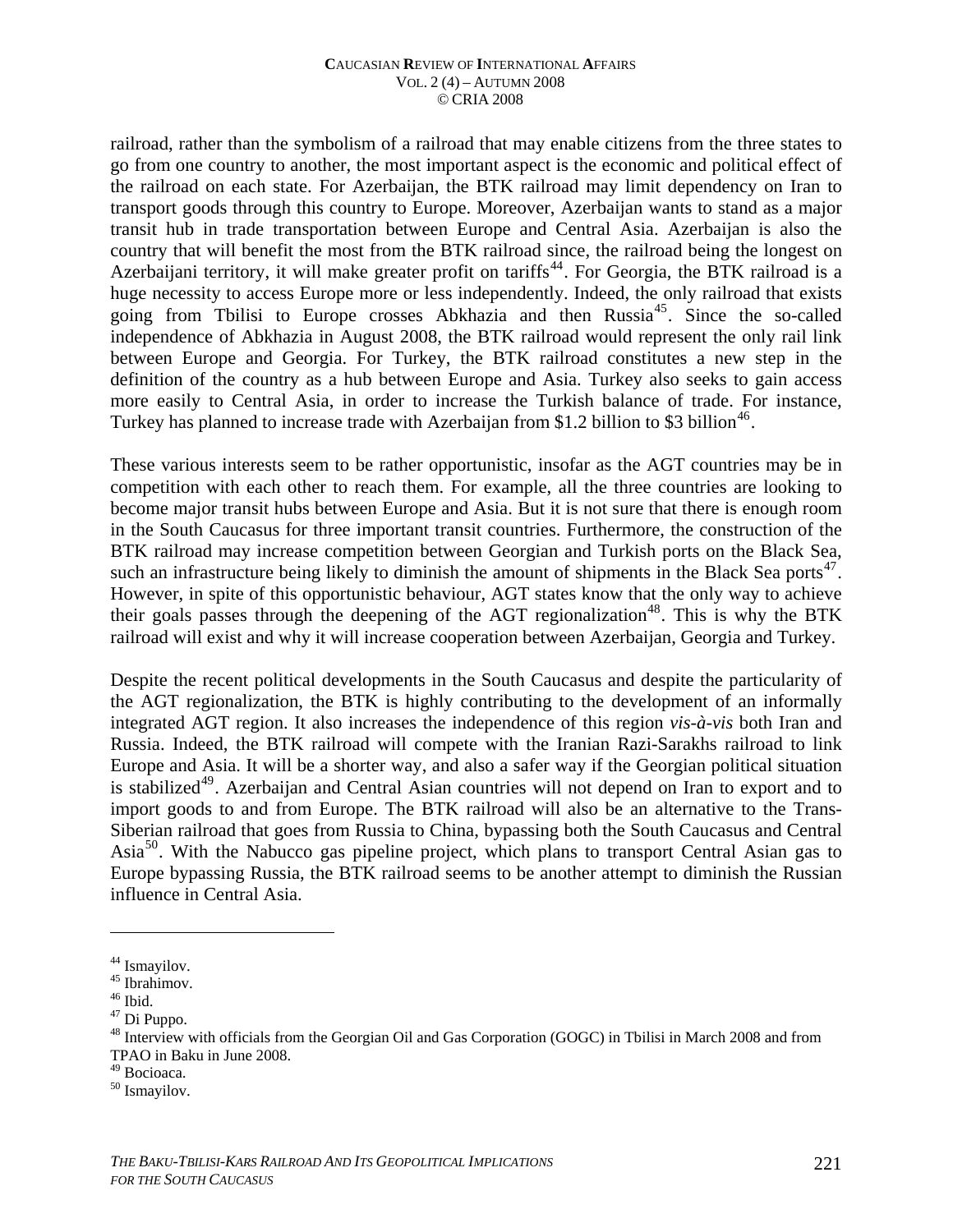In this perspective, the BTK railroad will offer Turkey unimpeded access to this region<sup>[51](#page-10-0)</sup>. It will also offer the opportunity for Central Asian countries to decrease their dependency on Russia to export and import goods to and from Europe. For instance, Kazakhstan has already expressed its deep interest in the BTK railroad, planning to transport over 5 million tons of grain a year to Europe through this railroad<sup>[52](#page-10-1)</sup>. Therefore, the BTK railroad is not only contributing to the further integration of the AGT region, it also participates in bringing Central Asia closer to Europe, and therefore undermines the position of Russia in Eurasia as the main transit country between Europe and China. During the inauguration of the construction of the BTK railroad in Kars, Turkish President Abdullah Gül asserted that the latter will be the missing link between London and China<sup>[53](#page-10-2)</sup>. In the end, thanks to this railroad, the AGT region may appear as the main transportation corridor between Europe and Asia, decreasing importance of Russia in Eurasian trade. However, in addition to the marginalization of Armenia in the South Caucasus, this competition with both Iran and Russia may increase tensions between these countries and the AGT states.

Armenia, Iran and Russia may feel that the BTK railroad is planned to undermine their influence in Eurasia. This may increase the perception among these actors that geopolitical axes are emerging in the South Caucasus. The BTC pipeline has been the first step in the perception of the emergence of potentially rival geopolitical  $\arccos^{54}$  $\arccos^{54}$  $\arccos^{54}$ . At the time of its implementation, Russia felt the main goal of this project was to undermine its influence in the South Caucasus and in the Caspian region. Iran may also have suffered from this implementation insofar as, according to most of the transnational oil companies, Iran was the shortest and the safest route to export Caspian energy resources<sup>[55](#page-10-4)</sup>. Thus, Armenia, Iran and Russia consider themselves as victims of the AGT regionalization. As the United States has supported the AGT regionalization, the implementation of the AGT transportation corridor lays the foundation for the division of the South Caucasus into two geopolitical axes: on the one hand an axis uniting the AGT states, supported by the United States, and, on the other hand, an axis comprising Armenia, Russia and Iran. The existence of different regional security systems in the South Caucasus and in Central Asia increases such a perception. Indeed, while Turkey is part of NATO and Georgia plans to join this organization, Armenia and Russia are members of the Collective Security Treaty Organization of the CIS. Furthermore, Azerbaijan and Georgia are sometimes presented as the "Caucasian Tandem" of GUAM, which is a regional organization that seeks to contest Russian hegemony in the post-Soviet space<sup>[56](#page-10-5)</sup>. Therefore, competition between these actors in the South Caucasus exists not only at the economic level but also at the political and at the security ones.

<span id="page-10-0"></span><sup>51</sup> Ibrahimov.

<span id="page-10-1"></span> $^{52}$  Ibid.

<span id="page-10-2"></span><sup>53</sup> Zeylanov.

<span id="page-10-3"></span><sup>54</sup> Gachechiladze, Revaz, "Geopolitics in the South Caucasus: Local and External Players", in: *Geopolitics*, vol. 7:1, summer 2002, pp. 113-138.

<span id="page-10-4"></span><sup>&</sup>lt;sup>55</sup> Jofi, Joseph, "Pipeline Diplomacy: the Clinton's Administration Fight for Baku-Ceyhan", (Princeton: Princeton University, Woodrow Wilson of Public and International Affairs, 1999).<br><sup>56</sup> Papava, Vladimer, "On the Role of the "Caucasian Tandem" in GUAM", in: *Central Asia and the Caucasus*, n° 3-

<span id="page-10-5"></span><sup>4, 2008.</sup>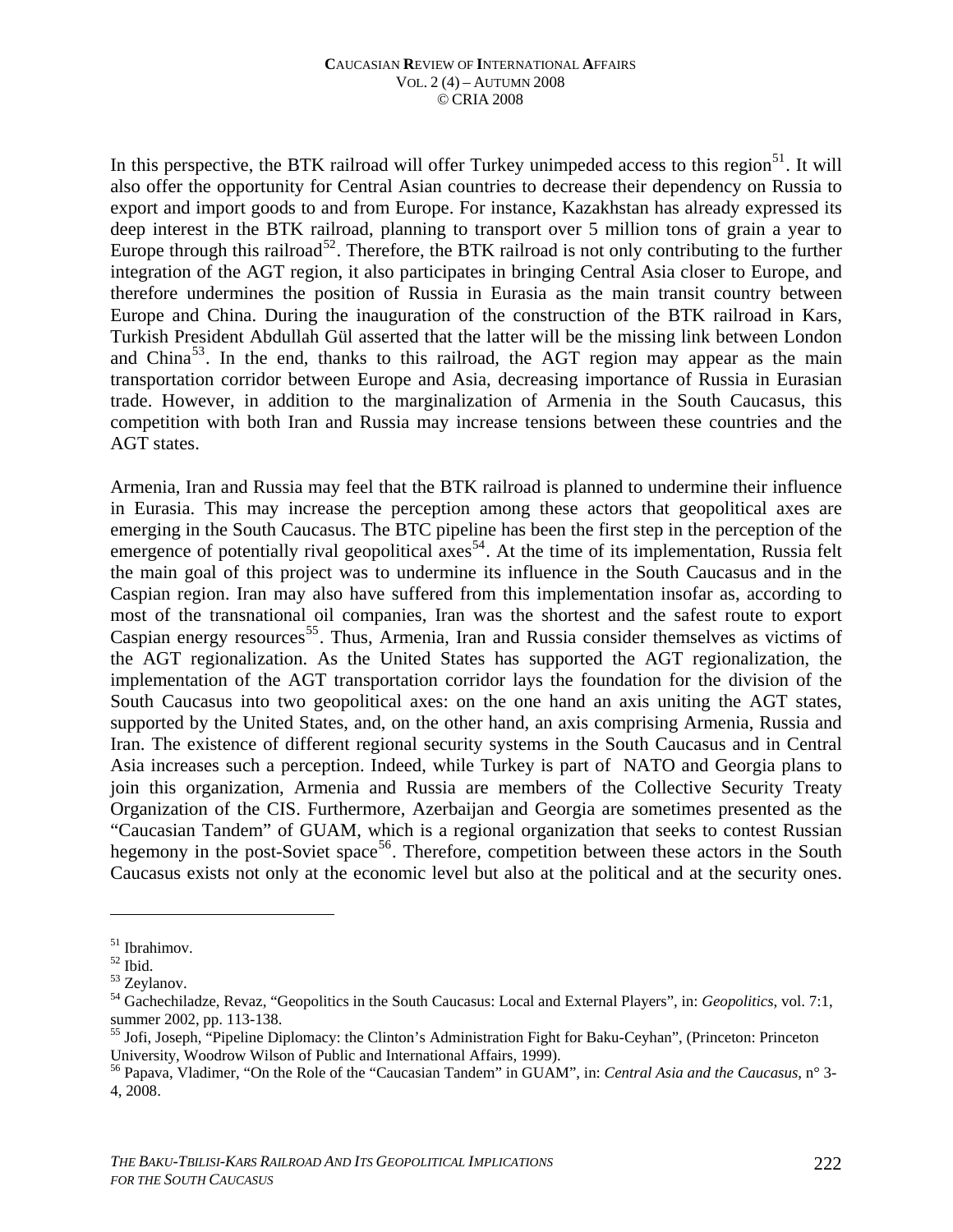Under these conditions, the construction of the BTK railroad may deepen the formation of geopolitical axes within the South Caucasus. For instance, Armenia, which already enjoys deep ties with Russia, is seeking to increase its already strong cooperation with  $\text{tran}^{57}$  $\text{tran}^{57}$  $\text{tran}^{57}$ . However, for the moment, this competition has not turned into rivalry and the actors of the region do not look at each other as enemies, except Armenia and Azerbaijan. It is up to them to avoid a scenario in which such competition transforms into dramatic rivalry, leading to more and more conflicts in the South Caucasus.

If the BTK railroad is likely to diminish the influence of Armenia, Iran and Russia in the South Caucasus, and more generally in Eurasia, this does not mean that it will lead to a dramatic confrontation between these states and the AGT ones in the South Caucasus. The recent tripartite peace talks on the Nagorno-Karabakh between Armenia, Azerbaijan and Turkey shows that there is still room for peaceful dialogue in this region<sup>[58](#page-11-1)</sup>. The geopolitical future of the BTK railroad will depend on the capacity of these states to resolve their issues.

### **Conclusion**

The BTK railroad is likely to have an important geopolitical impact on the South Caucasian region. Along with the East-West energy corridor, it will contribute to the further integration of the AGT region. It reflects the very specificity of this regionalization that is essentially based on economic issues and develops despite opportunistic interests. Furthermore, the BTK railroad will constitute a new stage in the further marginalization of Armenia within the South Caucasus. Not only it will bypass this country but it will also undermine its ethno-political leverages, notably in Georgia. Finally, in spite of the recent political events in the South Caucasus, the BTK railroad is likely to accelerate the emergence of potentially rival geopolitical axes in this region, although this may not transform into rivalry.

Therefore, the South Caucasus is now coming to a turning point. For more than 15 years, Azerbaijan, Georgia and Turkey implemented transportation projects that have increased their cooperation. At the same time, such projects isolated Armenia within the South Caucasus and undermined Russian, and also Iranian, positions in the region. The BTK railroad represents a new step in this process, pushing for more diversity in the cooperation between AGT states that was until now limited to energy issues. However, the strong Russian reaction to the Georgian attack on South Ossetia in August 2008 shows that Russia will no longer accept any undermining of its influence in the post-Soviet space. The AGT region now faces two options: it can continue to isolate Armenia and undermine Russian influence but prepare for stronger reactions, or it can pursue its regionalization, trying at the same time to involve Armenia in the resolution of regional issues. The visit of the Turkish President Abdullah Gül to Yerevan, as Turkey called for the creation of a Caucasus Stability and Cooperation Platform, seems to mean that the AGT region is

<span id="page-11-0"></span><sup>57</sup> Ibrahimov.

<span id="page-11-1"></span><sup>58</sup> Jenkins, Gareth, "Turkey Launches Karabakh Peace Initiative", in: *Eurasia Daily Monitor*, vol. 5:175, The Jamestown Foundation [\(http://www.jamestown.org/edm/article.php?article\\_id=2373360\)](http://www.jamestown.org/edm/article.php?article_id=2373360).